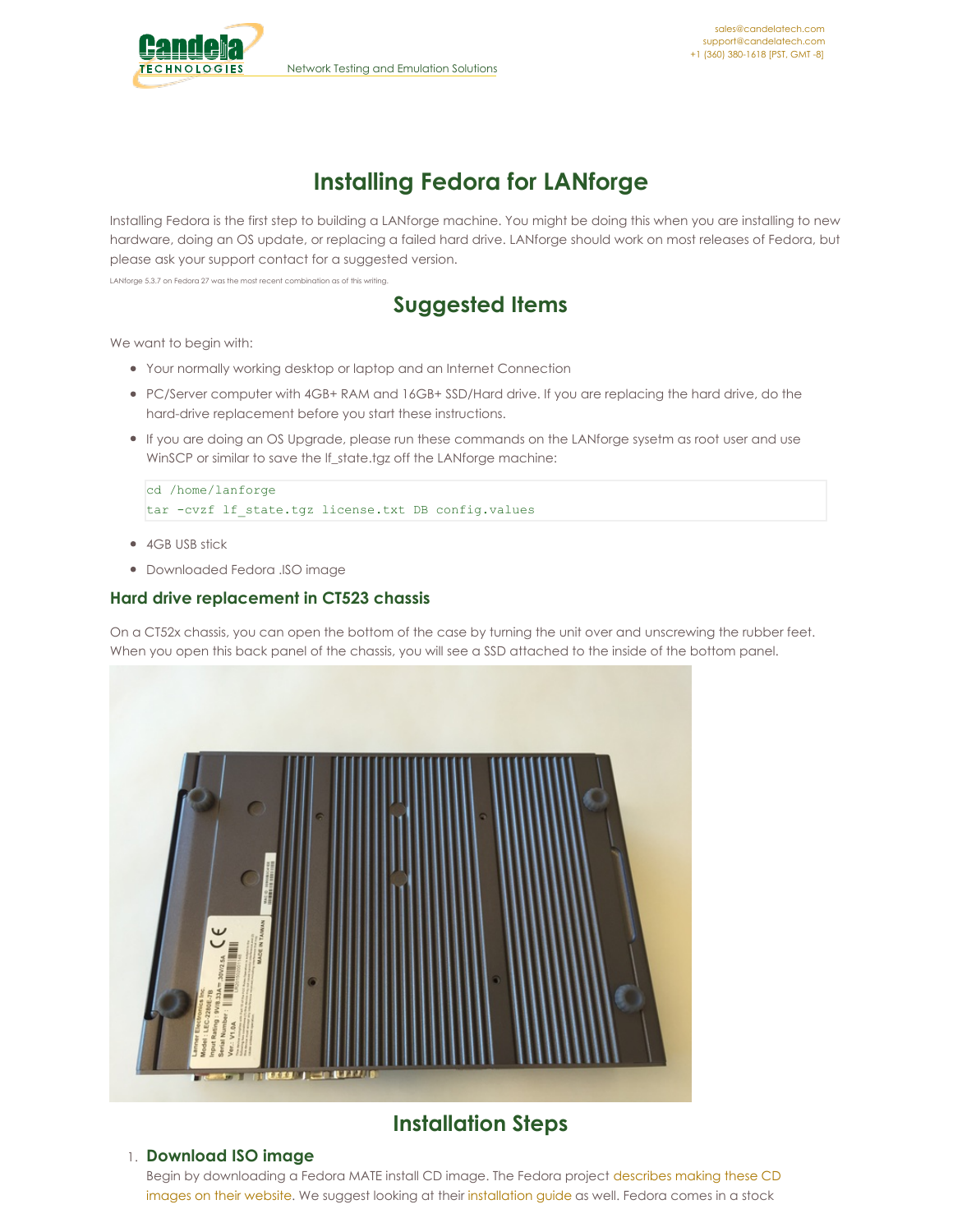workstation image and many [spins](https://spins.fedoraproject.org/). Our instructions assume using the [MATE](https://spins.fedoraproject.org/en/mate-compiz/) spin. MATE is a lower resource desktop with a more familiar look and feel to older Fedora and Windows users. You will want to [download](http://mirror.math.princeton.edu/pub/fedora/linux/releases/27/Spins/x86_64/iso/Fedora-MATE_Compiz-Live-x86_64-27-1.6.iso) the F27 ISO image. Once you download your image, we suggest you verify the [SHA256](https://getfedora.org/verify) hash. There are PowerShell [techniques](https://docs.fedoraproject.org/en-US/fedora/f27/install-guide/install/Preparing_for_Installation/) to do verification as well. For Fedora 27, the [signatures](https://spins.fedoraproject.org/static/checksums/Fedora-Spins-24-1.2-x86_64-CHECKSUM) are here. -->

## 2. **Write the ISO to the USB stick**

After you've downloaded the F24 disk image Fedora-MATE\_Compiz-Live-x86\_64-27-1.6.iso to your Downloads folder, you will plug in your USB stick and burn the image to it:

## **On Windows**

There are a number of utilities you can use to write ISO files to USB sticks, but here are two recommened methods: 1) the Fedora Media Writer, and 2) Rufus.

#### **Fedora Media Writer**

The Fedora project provides the Fedora Media Writer as their default Windows-oriented download. It is simple to use, and you can use it to write any ISO file you downloaded earlier. The following series of screenshots shows using it. There is also further USB creation [information](https://fedoraproject.org/wiki/How_to_create_and_use_Live_USB) at the Fedora Wiki. Once you have written your ISO file, you should verify the [SHA256](https://getfedora.org/verify) hash.

1. Start at The Fedora [download](http://getfedora.org/en/workstation/download/) page and by clicking on the big green button, you download the Fedora Media Writer.



2. In your Downloads folder, double-click the installer to begin the install:

| H.                                             | Application Tools                 | Downloads |                         |                    |           | ×                  |
|------------------------------------------------|-----------------------------------|-----------|-------------------------|--------------------|-----------|--------------------|
| File<br>View<br>Home<br>Share                  | Manage                            |           |                         |                    |           | Œ.<br>$\checkmark$ |
| This PC > Downloads<br>$\rightarrow$<br>$\sim$ |                                   |           | Ō<br>$\checkmark$       | Search Downloads   |           | Ω                  |
| $\wedge$<br>$M$ Music<br>Name                  |                                   |           | $\sim$<br>Date modified | Type               | Size      | $\land$            |
| My Document:                                   | FedoraMediaWriter-win32-4.0.7.exe |           | 2/28/2017 10:59 AM      | Application        | 16,191 KB |                    |
| <b>NetHood</b><br><b>Sept.</b>                 | desktop.ini                       |           | 1/16/2017 8:08 PM       | Configuration sett | 1 KB      |                    |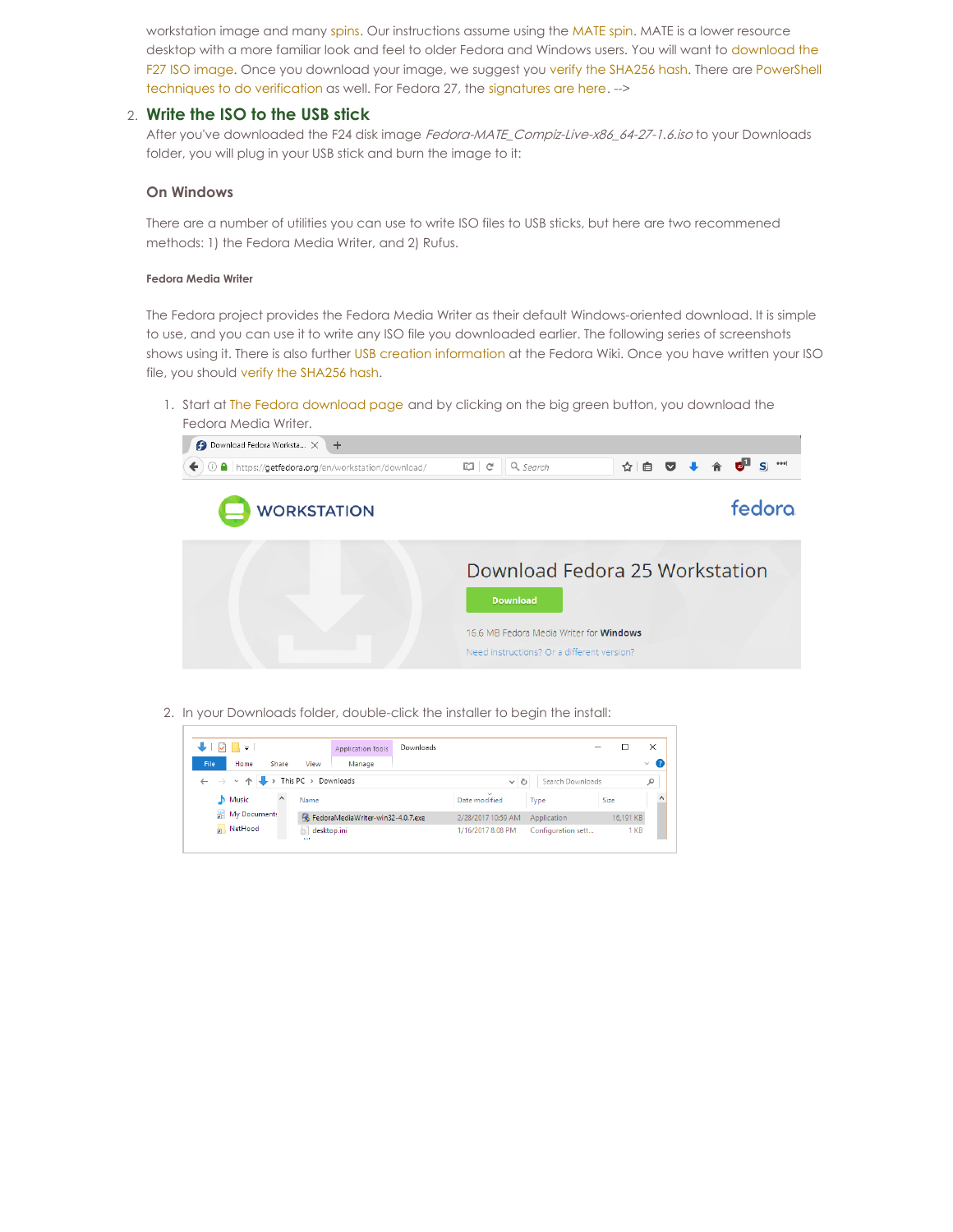| Fedora Media Writer Setup                                                                                                                                                              | ×                                                                                                                                                                                                                                                                                                                                                                    |
|----------------------------------------------------------------------------------------------------------------------------------------------------------------------------------------|----------------------------------------------------------------------------------------------------------------------------------------------------------------------------------------------------------------------------------------------------------------------------------------------------------------------------------------------------------------------|
|                                                                                                                                                                                        | Welcome to the Fedora Media Writer<br><b>Setup Wizard</b><br>This wizard will guide you through the installation of Fedora<br>Media Writer.<br>It is recommended that you close all other applications<br>before starting Setup. This will make it possible to update<br>relevant system files without having to reboot your<br>computer.<br>Click Next to continue. |
|                                                                                                                                                                                        | Next<br>Cancel                                                                                                                                                                                                                                                                                                                                                       |
|                                                                                                                                                                                        |                                                                                                                                                                                                                                                                                                                                                                      |
| <b>P</b> Fedora Media Writer Setup<br><b>Choose Install Location</b>                                                                                                                   | $\Box$<br>×                                                                                                                                                                                                                                                                                                                                                          |
| Choose the folder in which to install Fedora Media Writer.                                                                                                                             |                                                                                                                                                                                                                                                                                                                                                                      |
| Select the directory to install Fedora Media Writer in:<br><b>Destination Folder</b><br>C:\Program Files (x86)\Fedora Media Writer<br>Space required: 50.9MB<br>Space available: 7.2GB | Browse                                                                                                                                                                                                                                                                                                                                                               |
| Nullsoft Install System v2.50                                                                                                                                                          | < <u>B</u> ack<br>Install<br>Cancel                                                                                                                                                                                                                                                                                                                                  |

3. Launch the Fedora Media Writer and click Custom Image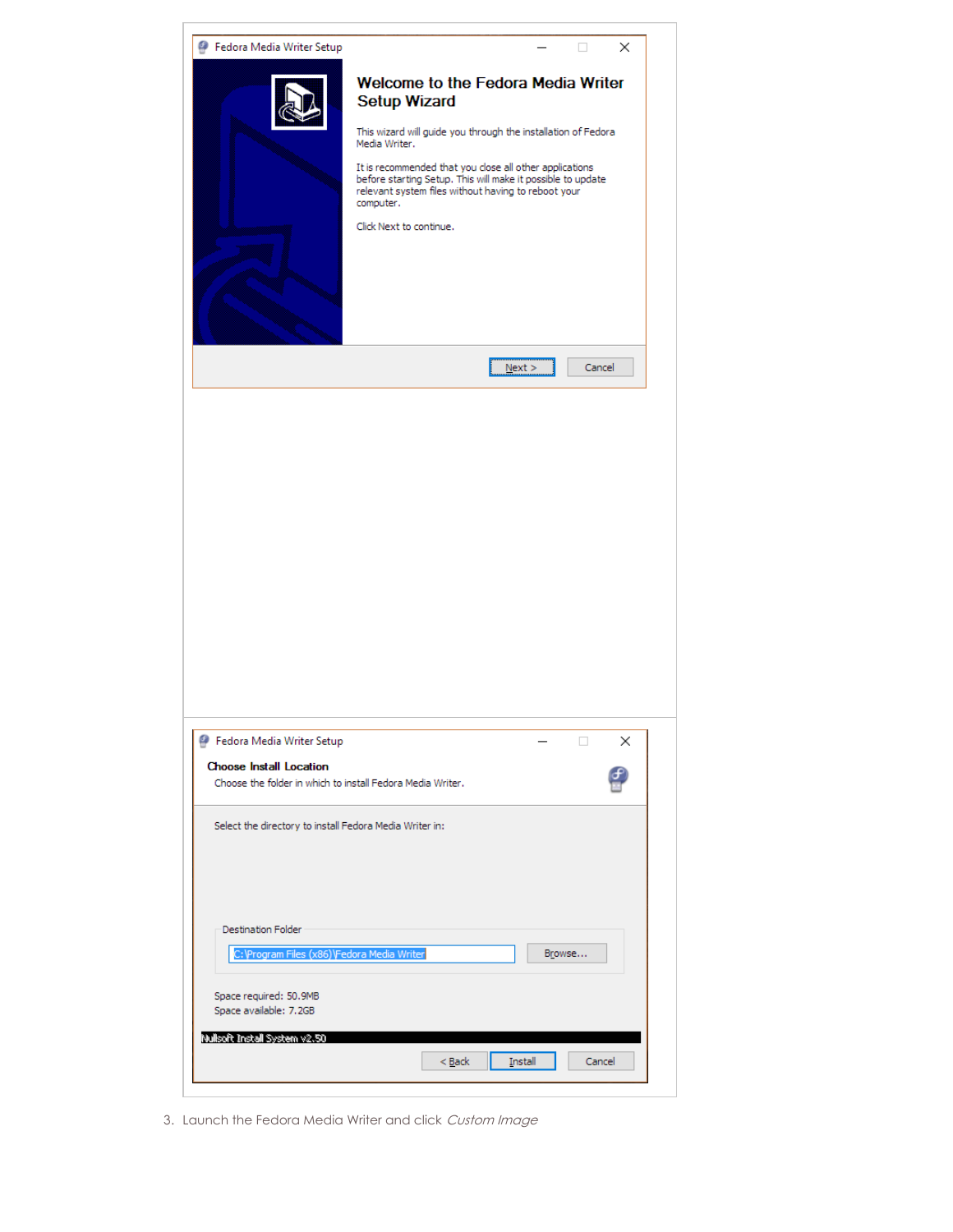

4. Select your ISO file:



5. Next, select your USB stick:

| Write Custom image                                    |                         | × |
|-------------------------------------------------------|-------------------------|---|
| G Selected: Fedora-MATE_Compiz-Live-x86_64-24-1.2.iso |                         |   |
| Ready to write                                        |                         |   |
|                                                       |                         |   |
| ▶<br>There are no portable drives connected           |                         |   |
|                                                       | Cancel<br>Write to disk |   |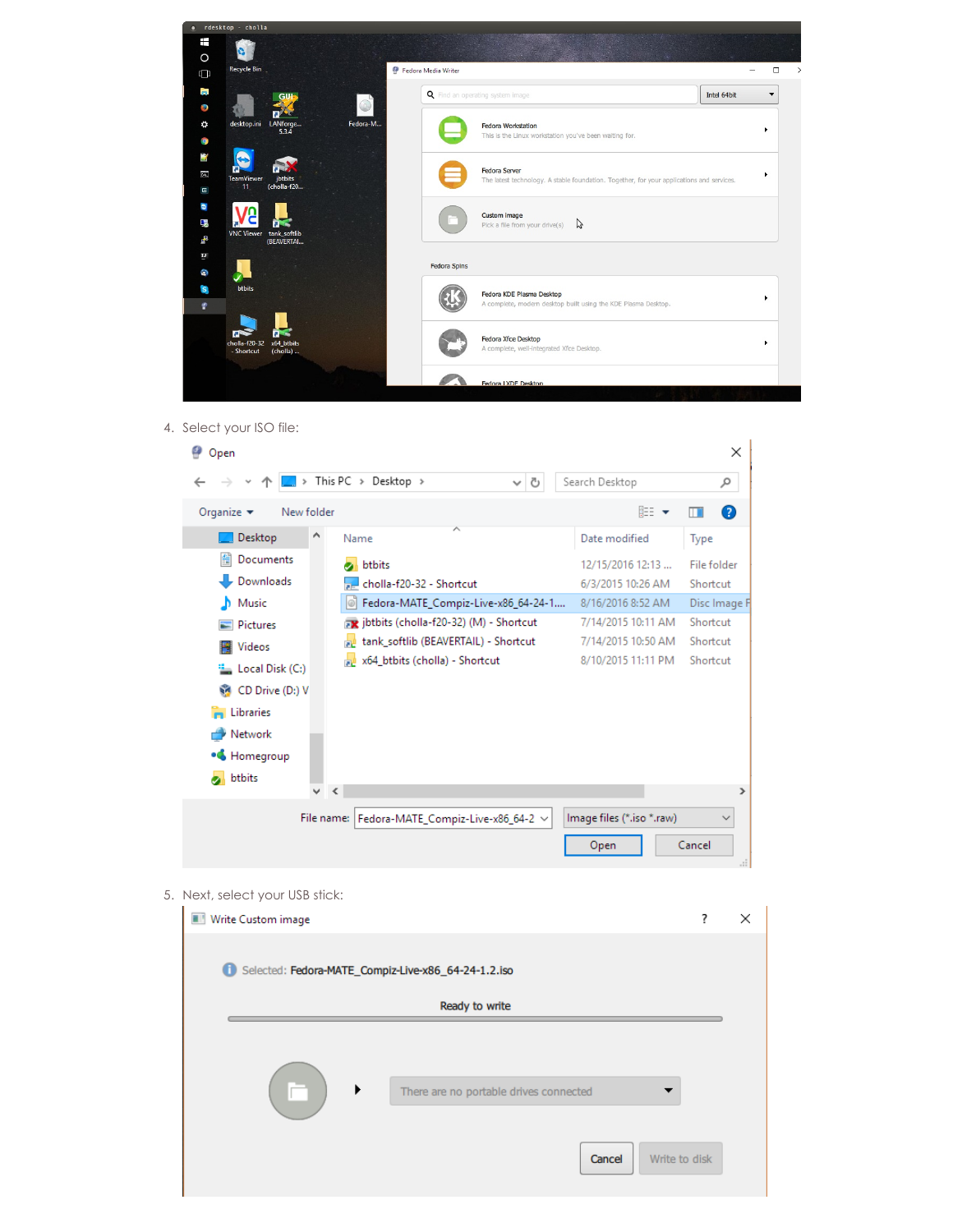| Selected:                                                |                              |   |
|----------------------------------------------------------|------------------------------|---|
| Write Custom image                                       | ?                            | × |
| O<br>Selected: Fedora-MATE_Compiz-Live-x86_64-24-1.2.iso |                              |   |
| Ready to write                                           |                              |   |
| ▶<br>Generic- SD/MMC (4.0 GB)                            | ▼<br>Cancel<br>Write to disk |   |

6. Click Write and the image will overwrite the entire contents of your USB stick:

 $\overline{\Gamma}$ 

| Write Custom image                                      | $\overline{\mathbf{?}}$ | × |
|---------------------------------------------------------|-------------------------|---|
| 6 Selected: Fedora-MATE_Compiz-Live-x86_64-24-1.2.iso   |                         |   |
| <b>Writing</b>                                          |                         |   |
| ▶<br>Generic-SD/MMC (4.0 GB)<br>Cancel<br>Write to disk |                         |   |
| Write Custom image                                      | $\overline{?}$          | × |
| Selected: Fedora-MATE_Compiz-Live-x86_64-24-1.2.iso     |                         |   |
| Checking the written data                               |                         |   |
| Generic- SD/MMC (4.0 GB)                                |                         |   |
| Write to disk<br>Cancel                                 |                         |   |
|                                                         |                         |   |
|                                                         |                         |   |
|                                                         |                         |   |
|                                                         |                         |   |
|                                                         |                         |   |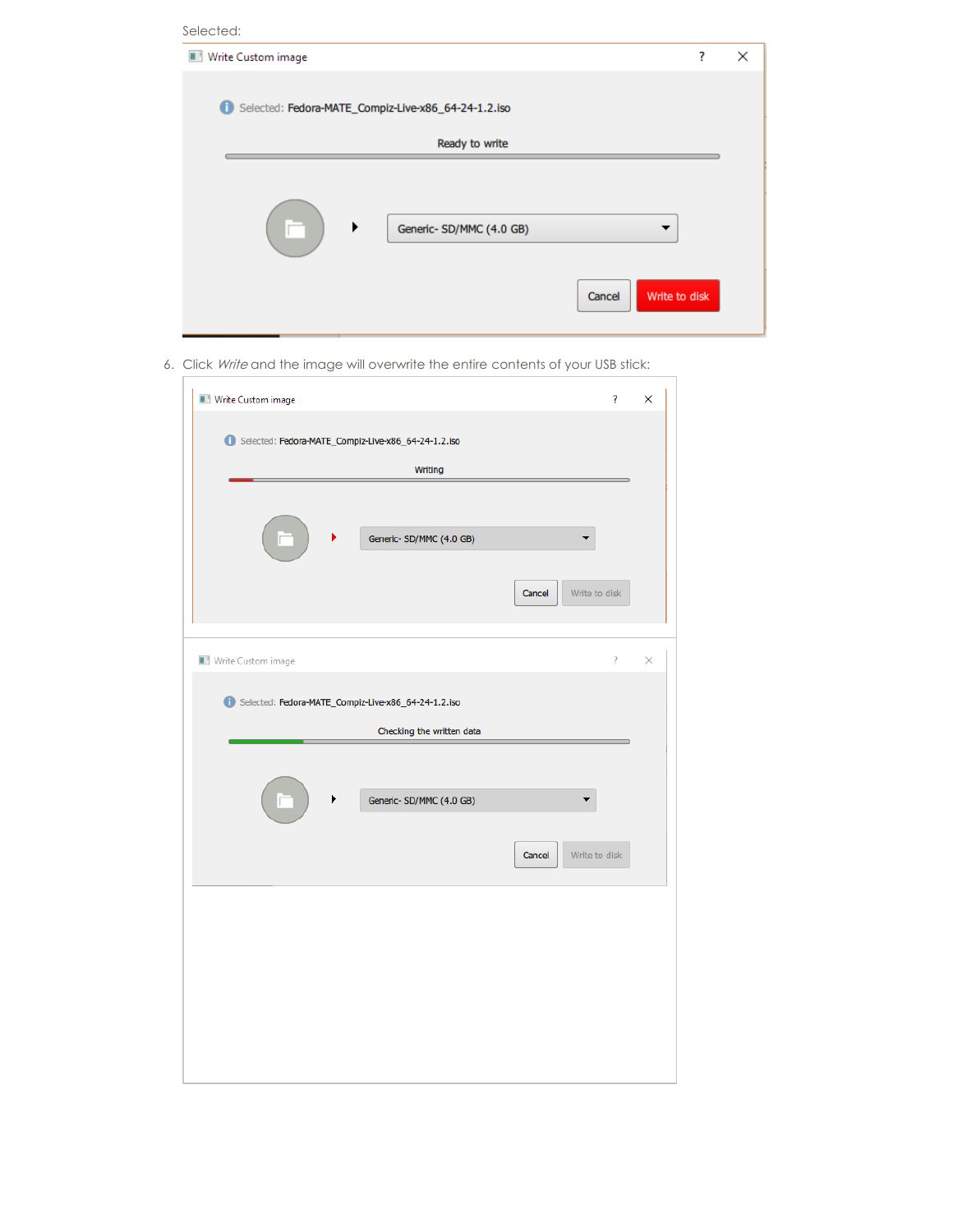| Write Custom image                                  |        | ?     | × |
|-----------------------------------------------------|--------|-------|---|
| Selected: Fedora-MATE_Compiz-Live-x86_64-24-1.2.iso |        |       |   |
| Finished!                                           |        |       |   |
| ▶<br>Generic- SD/MMC (4.0 GB)                       | Cancel | Close |   |

#### **Write the image using Rufus**

Rufus is a Win32 USB [writing](https://rufus.akeo.ie/) utility. If you collect good Windows utilities, you might want to use this. Using Rufus is described in this [LifeHacker](https://www.howtogeek.com/191054/how-to-create-bootable-usb-drives-and-sd-cards-for-every-operating-system/) article.

### **On Linux**

- Open a terminal window
- To check the drive name of the USB stick, the last system messages should tell you: dmesg | tail You might see a message saying :

```
$ dmesg | tail
[35246.926813] sd 6:0:0:0: [sdc] 7975296 512-byte logical blocks: (4.08 GB/3.80 GiB)
[35246.927397] sd 6:0:0:0: [sdc] Write Protect is off
[35246.927404] sd 6:0:0:0: [sdc] Mode Sense: 43 00 00 00
[35246.927905] sd 6:0:0:0: [sdc] No Caching mode page found
[35246.927910] sd 6:0:0:0: [sdc] Assuming drive cache: write through
[35246.932978] sdc: sdc1 sdc2
[35246.935868] sd 6:0:0:0: [sdc] Attached SCSI removable disk
[35247.181511] ISO 9660 Extensions: Microsoft Joliet Level 3
[35247.183189] ISO 9660 Extensions: Microsoft Joliet Level 3
[35247.187857] ISO 9660 Extensions: RRIP_1991A
```
Or you might use the command lsblk which will list all your drives.

| \$ 1sblk                          |             |                |              |        |                                            |
|-----------------------------------|-------------|----------------|--------------|--------|--------------------------------------------|
| <b>NAME</b>                       | MAJ: MIN RM |                | SIZE RO TYPE |        | MOUNTPOINT                                 |
| sda                               | 8:0         |                | 0 119.2G     | 0 disk |                                            |
| $\ensuremath{\mathsf{L}}$ sda $1$ | 8:1         | $\overline{0}$ | 953M         | 0 part |                                            |
| $\ensuremath{\mathsf{L}}$ sda2    | 8:2         | $\circ$        | 1K           | 0 part |                                            |
| $\ensuremath{\mathsf{L}}$ sda5    | 8:5         | $\circ$        | 953M         | 0 part |                                            |
| $\ensuremath{\mathsf{L}}$ sda6    | 8:6         | $\circ$        | 94M          | 0 part |                                            |
| $\ensuremath{\mathsf{L}}$ sda $7$ | 8:7         | $\overline{0}$ | 46.6G        | 0 part |                                            |
| $\sqcup$ sda8                     | 8:8         |                | 0 70.7G      | 0 part |                                            |
| sdb                               | 8:16        |                | 0 119.2G     | 0 disk |                                            |
| sdc                               | 8:32        | $\mathbf{1}$   | 3.8G         | 0 disk |                                            |
| $\leftarrow$ sdc1                 | 8:33        | $\mathbf{1}$   | 616M         | 0 part | /media/jreynolds/Ubuntu-Server 15.04 amd64 |
| $-\text{sdc2}$                    | 8:34        | $\mathbf{1}$   | 2.2M         | 0 part |                                            |

**For this example, we'll assume your USB stick is /dev/sdc**

You can use the dd utility on the command line.

\$ cd ~/Downloads \$ sudo dd iflag=fullbock oflag=direct bs=4M if=Fedora-MATE\_Compiz-Live-x86\_64-27-1.6.iso of=/dev/sdc

That might take a few minutes to write.

## 3. **Boot the USB stick**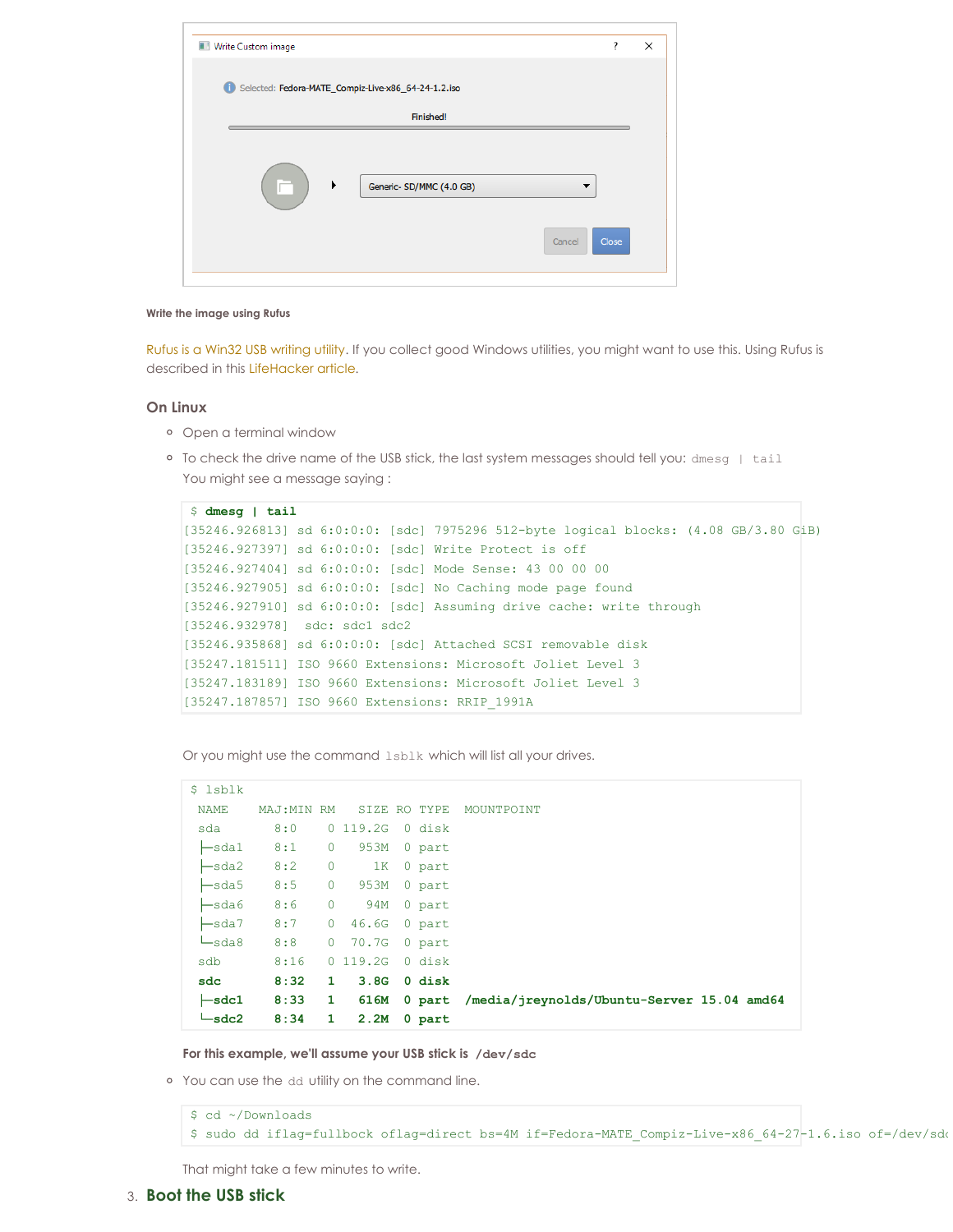There are two ways to get to the BIOS boot menu.

1. Place the USB stick in the intended LANforge machine, power it on and press the Delete key | Del| while it boots up to get into the BIOS. Go to the EXIT menu and select that USB drive as a boot over-



2. Press the F7 key during boot to get a boot list. Here is an example boot choice menu:

## 4. **Install Fedora**

A default install of Fedora will work well enough, but some settings we require:

o Create a user lanforge and make that user an Administrator

Optional settings:

- o Root password: lanforge. You can change the root password if necessary, but this is the root password that matches our documentation.
- User, lanforge, password lanforge. You can change this password if necessary, but this is the password that matches our documentation.
- 1. Boot menu: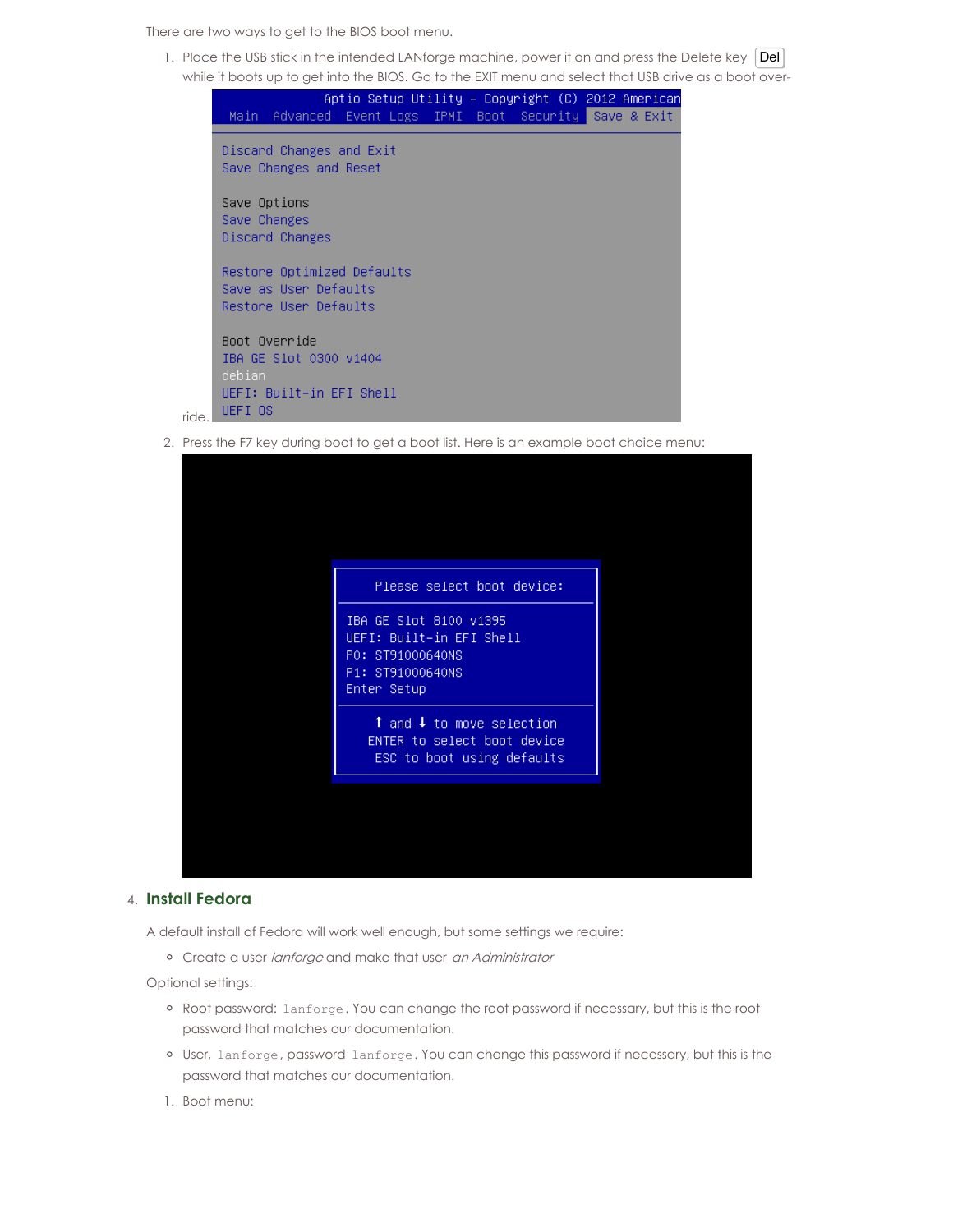

### 2. Select **Install to hard drive**

| Applications Places System |  |
|----------------------------|--|
| Computer                   |  |
| m                          |  |
| liveuser's Home            |  |
|                            |  |
| Install to Hard Drive      |  |
| Trash                      |  |
|                            |  |
|                            |  |
|                            |  |

3. Select Installation Destination; then click **Begin Installation**.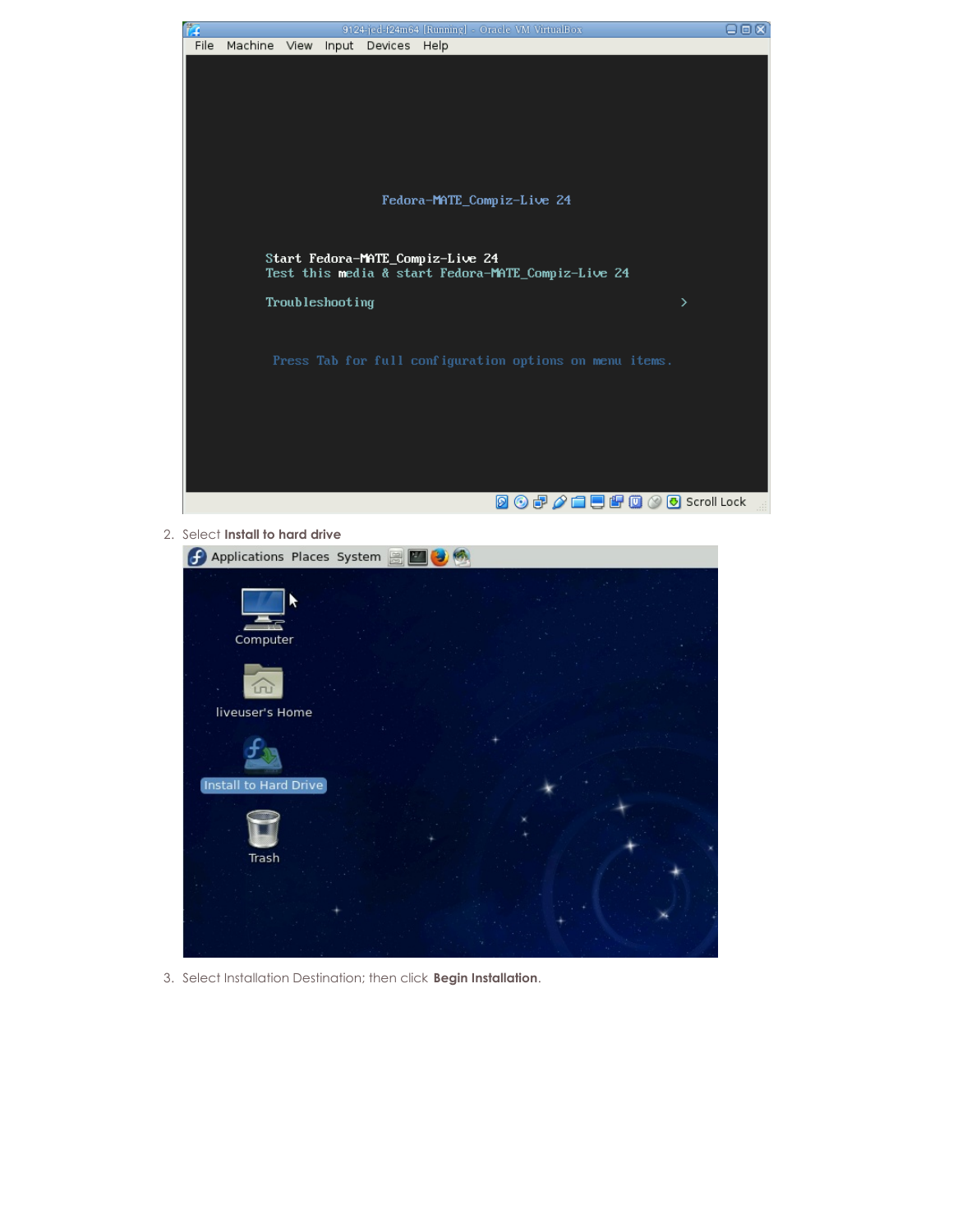

4. You will be asked for a root password:



5. You will be asked for a user account: